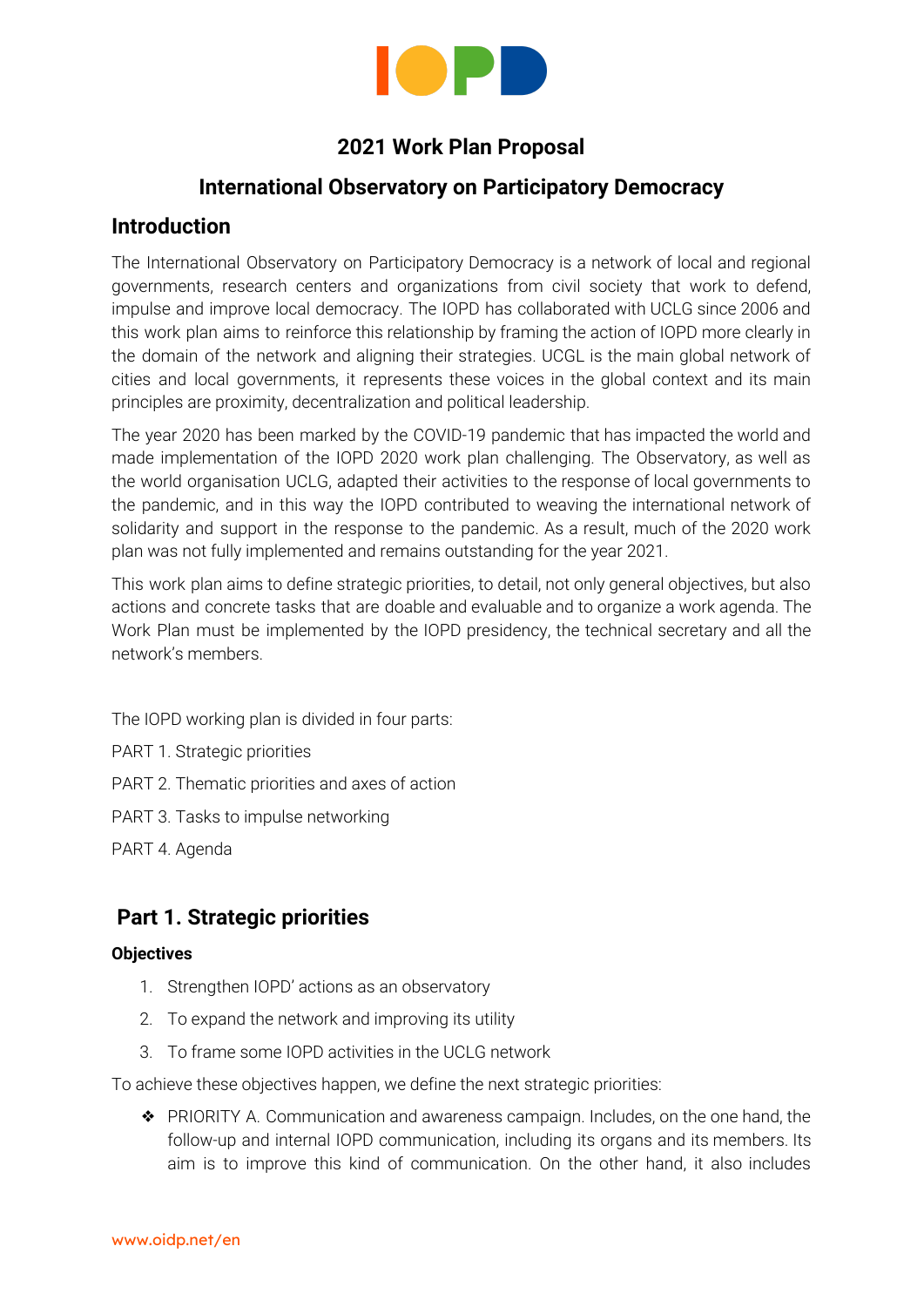

external communication and awareness raising. Here the priority is to make IOPD activities more visible, to raise awareness among the general public about the importance of participatory democracy and to share the existing participatory experiences.

- ❖ PRIORITY B. Evaluation of practices. This kind of action has always been present in the IOPD and some activities have been developed along these lines, such as the Best Practice Awards. This kind of action would now be one of the four IOPD priorities as an observatory. The aim is for it to become not only a repository of experiences and a space for exchange, but also a tool for the promotion of the quality of participatory democracy, through the development of new actions.
- ❖ PRIORITY C. Strengthening: growing the network. This priority includes the identification of criteria to widen the network, like e.g. the kind of organisation/institution, the geographical location, etc. In addition, it includes the inclusion of new types of members, like for example social movements and informal platforms. Strengthening the network: to get new promoter members, governments or organizations that would co-leading the network
- ❖ PRIORITY D. Learning: decentralised cooperation. It is a priority not only to promote the growth of the network, but also to improve the quality of exchanges between members to incentivise decentralised learning.

## **Part 2. Thematic priorities and axes of action**

Democracy is in crisis in many countries according to a broad consensus with a peak of populist political parties, disminution of electoral participation and according to the trust indicators towards political parties and institutions.

On the other hand, the emergence of new forms of participation and political mobilizations are channeled through communication technologies. These same experts don't agree on the causes or possible solutions to the challenges our societies are facing. Local governments have a key role in developing democratic innovations, in carrying out public policies that strengthen social and community ties and in defending human rights. The IOPD considers this local governments' role and wants to contribute to weaving this network of cities and municipalities that work in promoting, defending and increasing local democracy. The [agenda](https://www.oidp.net/docs/repo/doc458.pdf) for local [democracy](https://www.oidp.net/docs/repo/doc458.pdf) is the IOPD reference guide for local governments to develop democracy.

Regarding the thematic priorities, we must promote a set of actions that we will develop in the 3rd part. To organize seminars or thematic sessions (task 9), commision of a study and make publications (task 12).

#### **Thematic priorities for 2021:**

The 2021 General Assembly defined as thematic priorities for the work of the technical secretariat in 2020: "the role of citizen participation in climate change mitigation" and the "gender perspective in citizen participation". In line with the aforementioned, and with the agreement of the coordination committee, these priorities have been extended to 2021.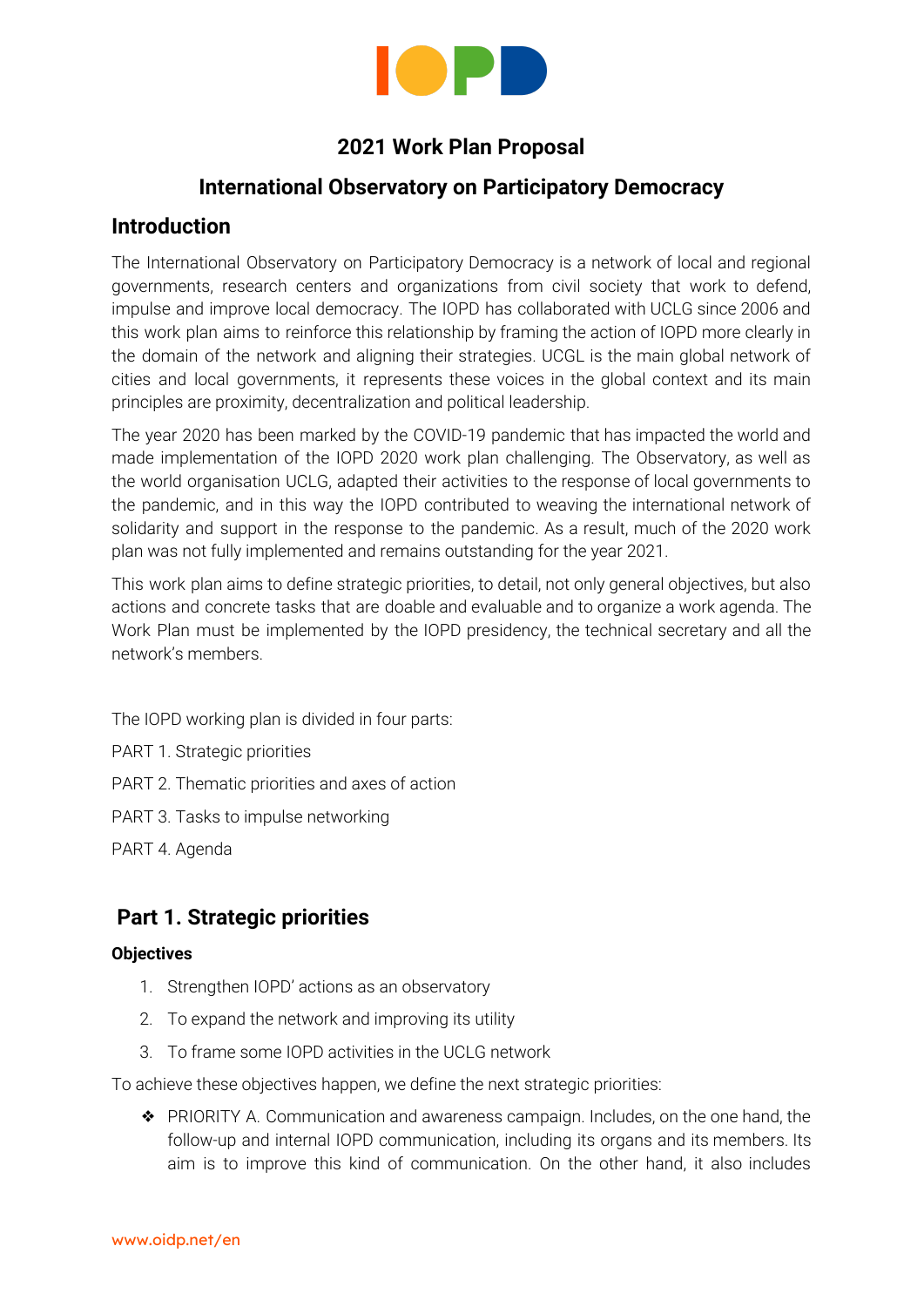

Other priorities thematic will be:

- Participatory budgeting for the youth, youth citizen participation
- Legal frameworks to institutionalize participatory policies in Local Governments.
- Local democracy mechanisms regarding the diversity of people through sortition,
- Democratic innovations through ICTs.

# **Part 3. Tasks to impulse networking**

| <b>PRIORITY A. Communication and awareness campaign</b> |                                                                                                                                                                                                                                                                                                                                                                                                                                    |  |
|---------------------------------------------------------|------------------------------------------------------------------------------------------------------------------------------------------------------------------------------------------------------------------------------------------------------------------------------------------------------------------------------------------------------------------------------------------------------------------------------------|--|
| Internal communication                                  |                                                                                                                                                                                                                                                                                                                                                                                                                                    |  |
| Task 1                                                  | Diagnose of the existing communication mechanisms with members and<br>proposal of new mechanisms in order to maintain permanent channels of<br>exchange with them.                                                                                                                                                                                                                                                                 |  |
| Task 2                                                  | Administration of the email account                                                                                                                                                                                                                                                                                                                                                                                                |  |
| Task 3                                                  | Update on activities and events, both to members and to the political<br>representatives in the internal IOPD organs                                                                                                                                                                                                                                                                                                               |  |
| External communication                                  |                                                                                                                                                                                                                                                                                                                                                                                                                                    |  |
| Task 4                                                  | Repository of experiences<br>a. Establishment of new criteria to systematise information about existing<br>experiences, according to topics (currently, they are only classified by<br>country)<br>b. Reflect upon the added value of this repository, compared to others<br>Active search of new experiences, activating the network<br>C.<br>Co-production of the description of experiences, jointly with local<br>d.<br>actors |  |
| Task 5                                                  | Maintenance and update of the website and social media                                                                                                                                                                                                                                                                                                                                                                             |  |
| Task 6                                                  | Publication of reports (related to tasks 10 and 11)<br>a. Publication of the annual report (coinciding with the annual conference)<br>Publication of special reports<br>b.                                                                                                                                                                                                                                                         |  |
| Task 7                                                  | Support to the communication of the annual conference                                                                                                                                                                                                                                                                                                                                                                              |  |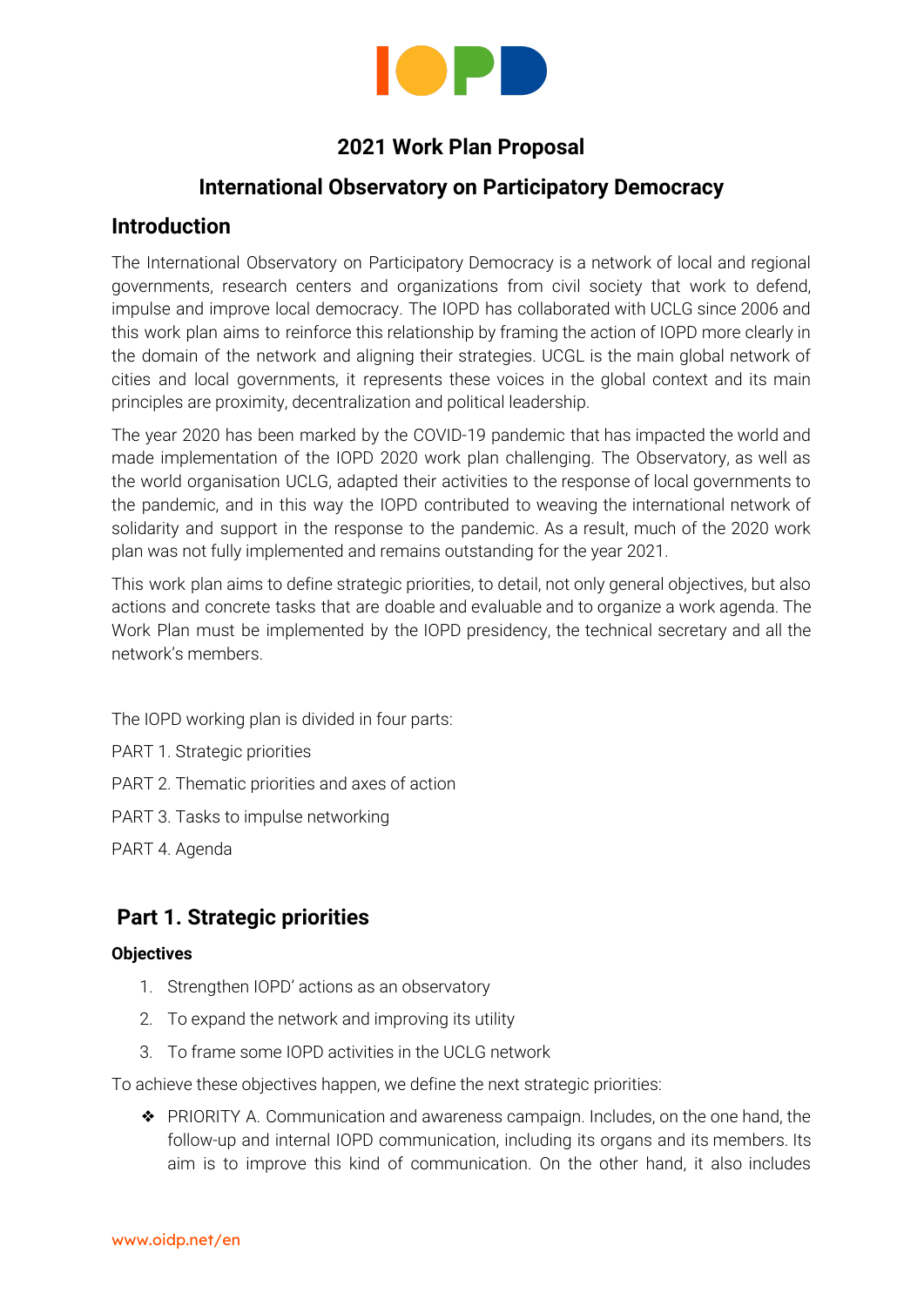

| Task 8 | Organization of three international events (according to priority contents, task<br>19) |
|--------|-----------------------------------------------------------------------------------------|
| Task 9 | Participation in international events jointly with UCLG                                 |

| <b>PRIORITY B. Evaluation of practices</b> |                                                                                                                   |  |
|--------------------------------------------|-------------------------------------------------------------------------------------------------------------------|--|
| Task 10                                    | Participation in the CGLU - International IDEA's project about the state of local<br>democracy in the world.      |  |
| Task 11                                    | Special reports                                                                                                   |  |
|                                            | Fundraising<br>a.                                                                                                 |  |
|                                            | Assignment (in relation to the priority contents)<br>b.                                                           |  |
|                                            | Production of the report<br>C.                                                                                    |  |
| Task 12                                    | <b>Best Practice Awards</b>                                                                                       |  |
|                                            | Review of the criteria and process for the award<br>a.                                                            |  |
|                                            | b. Call for candidacies                                                                                           |  |
|                                            | Applications and selection process<br>C.                                                                          |  |
|                                            | Publication of results<br>d.                                                                                      |  |
|                                            | To look for funds in order to offer a monetary award<br>$e_{1}$                                                   |  |
| Task 13                                    | Coordination of mutual evaluation mechanisms (between members)                                                    |  |
|                                            | Josh Lerner:                                                                                                      |  |
|                                            | We could support this work through the new People Powered network, which has<br>a focus on research coordination. |  |
|                                            | Other cases may be considered.                                                                                    |  |

| <b>PRIORITY C: Strengthen: widening the network</b> |                                                                                            |  |
|-----------------------------------------------------|--------------------------------------------------------------------------------------------|--|
|                                                     | Task 14   Clean up of the current list of members (previous contact with inactive members) |  |
| Task 15                                             | Identification of strategic criteria for the addition of new members                       |  |